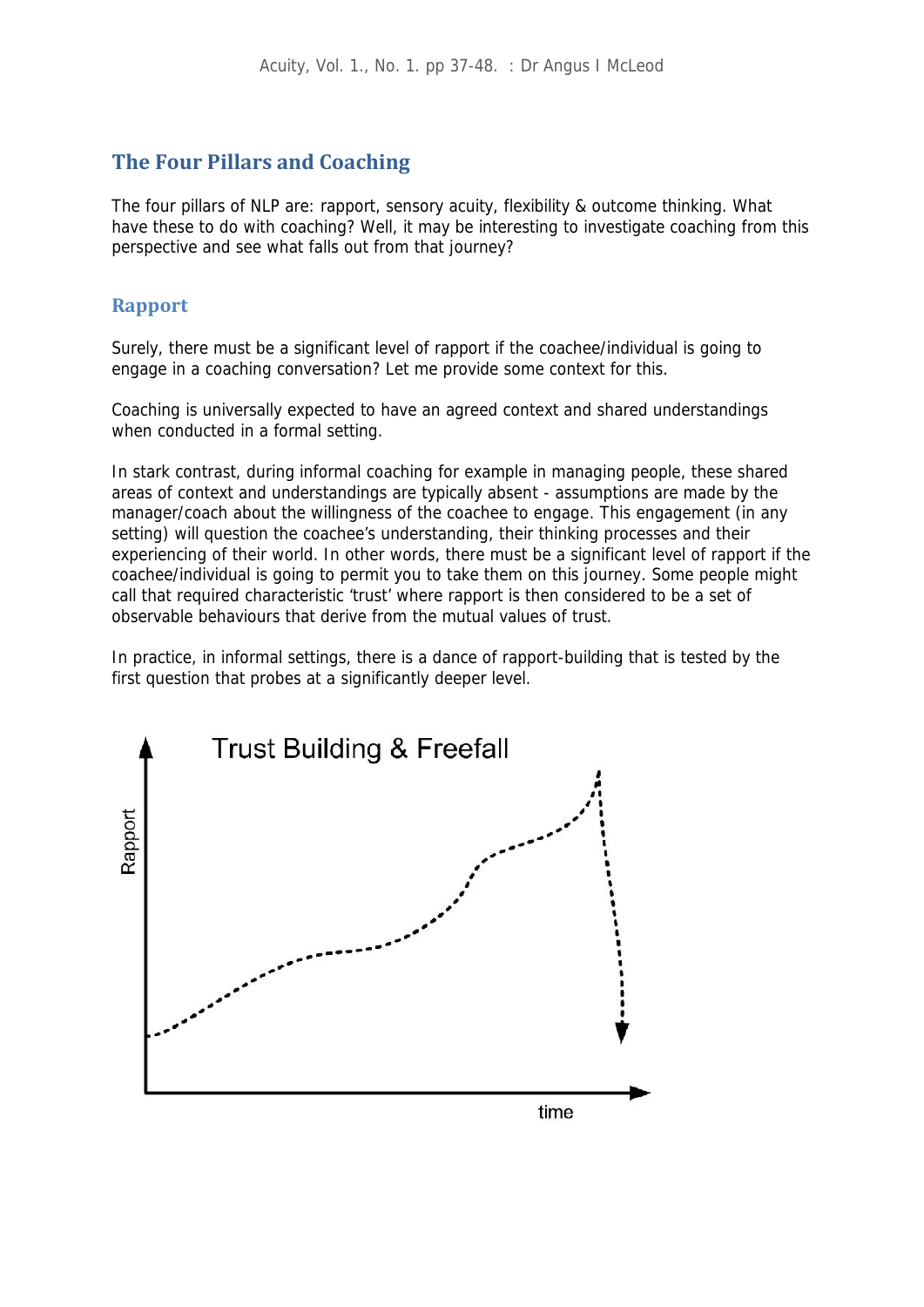There is a danger then that trust (and the qualities of rapport) may be damaged if the shift to more challenging questions is unwelcome generally, or specifically unwelcome due to the quality of the dynamic at that time.

For a coach/manager to operate successfully, the key factors or qualities needed are sure to include their principles, the level of development of their humanity and their sensory acuity. Coaching 'tools' of course, are of tertiary importance. More about these later.

In the trust figure (McLeod 2007)<sup>1</sup>, the left-hand side shows a certain level of 'assumed' trust in the coachee from initial contact. As a conversation progresses, we hope to gain levels of trust (especially in new relationships). This journey may be tested by the depth of questioning that takes place. Provided both parties come through those 'testing' episodes feeling better for the experience, the trust-building continues to improve. In principle, it is possible for an inappropriate intervention to seriously damage trust (freefall, please see figure) and the result of that should be obvious in the coachee, viz: at extremes, to suffusion of blood into the peripheral tissues, alternatively to the exact opposite (blanching) coupled with raised muscular tension, to angry outburst and a swift exit!

In every situation where the outcome of a challenging intervention may have wounded the quality of the dynamic, it is imperative that the coach deals with that quality of the dynamic before attempting to coach through any alternate thread<sup>2</sup> (McLeod, 2003). In other words, the mutual generation and building of trust must take place so that there is raised rapport. This manifests in several ways but includes the quality of communication (in the widest possible sense) within the coaching dynamic.



<sup>1</sup> McLeod, A. (2007) Self-Coaching Leadership – Simple Steps from Manager to Leader. San Francisco and Chichester: John Wiley & Sons.

<sup>&</sup>lt;sup>2</sup> McLeod, A. (2003) Performance Coaching – The Handbook for Managers, H.R, Professionals and Coaches. NY and Carmarthen: Crown House Publishing.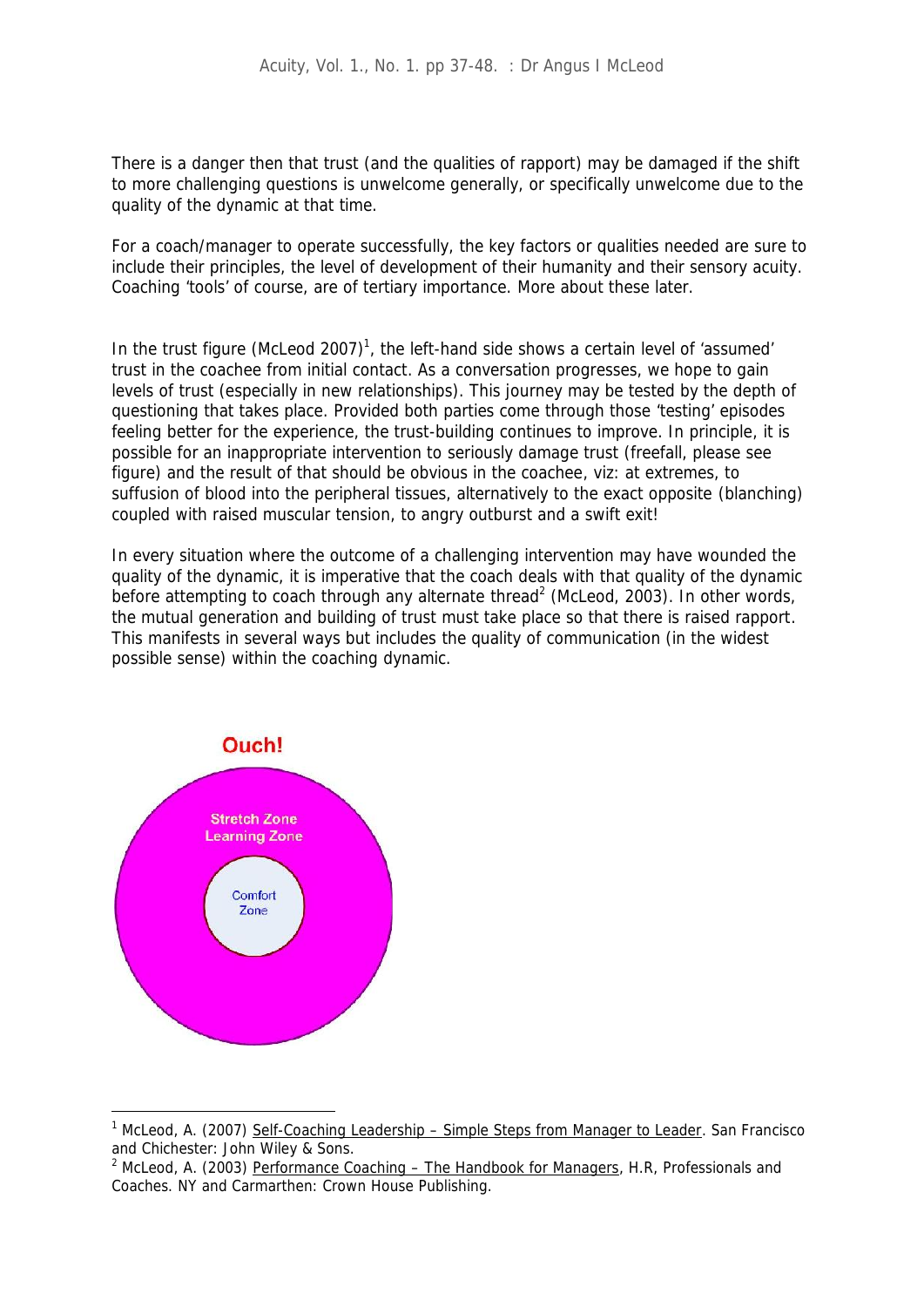As coaches, we have to find the balance between the appropriate (and developing) level of stretch for the coachee. This stretch is to challenge thinking and make the interventions worthwhile (significant for the coachee) without reaching the freefall situation. In practice, in the UK anyway, we find that many coaches are if anything, rather tame when it comes to challenging their coachee. Does that matter? Unless it is a professional engagement, then probably it does not matter. In a professional 1-2-1 setting though, coachees have right to expect to be challenged to a far higher degree than the coachee can possibly challenge themselves – or why bother with professional coaching anyway?

It is worth pausing to briefly think about patterns. These, along with 'limiting beliefs' are great areas for coaches to demonstrate the advantage of professional coaching versus self coaching. Our brains are hard-wired to develop repeatable, automatic patterns that become unmonitored by the individual. At one level this is enormously efficient. At another, the predisposition to patterns is a major flaw in humans (when the patterns become obsolete and dysfunctional to the coachee).

## **Acuity & Intuition Checks**

Sensory acuity builds upon experience and so the same hard-wired process of developing unmonitored patterns, leads coaches to develop higher levels of intuition. These two, sensory acuity and intuition, are issues with inherent weaknesses and strengths.

Sensory acuity can be wildly inaccurate; crossed arms can mean 'I am cold', or 'my bladder is full' rather than, 'I found that question rather challenging thank you!' And please, do not start me on eye-cues – these are widely disliked by the public and often create barriers to the acceptance of NLP principles.

Intuition is close to fantasy in that both lead to judgements that may have no relationship to the world outside the coach's head. So, whether you work logically using (conscious attention to) sensory acuity or whether you work intuitively (or both), we all need to check our assumptions with the coachee before developing a new thread of interventions.

## **Flexibility**

The management model shown (McLeod 2007) gives a relationship between an individual's 'independence' (in respect to their manager/coach; (y-axis)) and their personal level of development as an individual (x-axis). As the individual progresses (within any context) their needs for being 'managed' reduces over time.

What we have seen in establishing coaching cultures in organisations, is that managers can shift their style, in the majority of working situations, to one that is weighted towards the right-hand side of the curve. In other words, the manager/coach can, invariably, use facilitation/coaching interventions with most of the people most of the time, unless the situation is urgent. If an individual/coachee has not enough experience, knowledge or context to understand the coaching question (kindly see the figure) then the manager moves from 1. (Facilitation/coaching/leadership) to 2.( Mentoring) and so offers some ideas,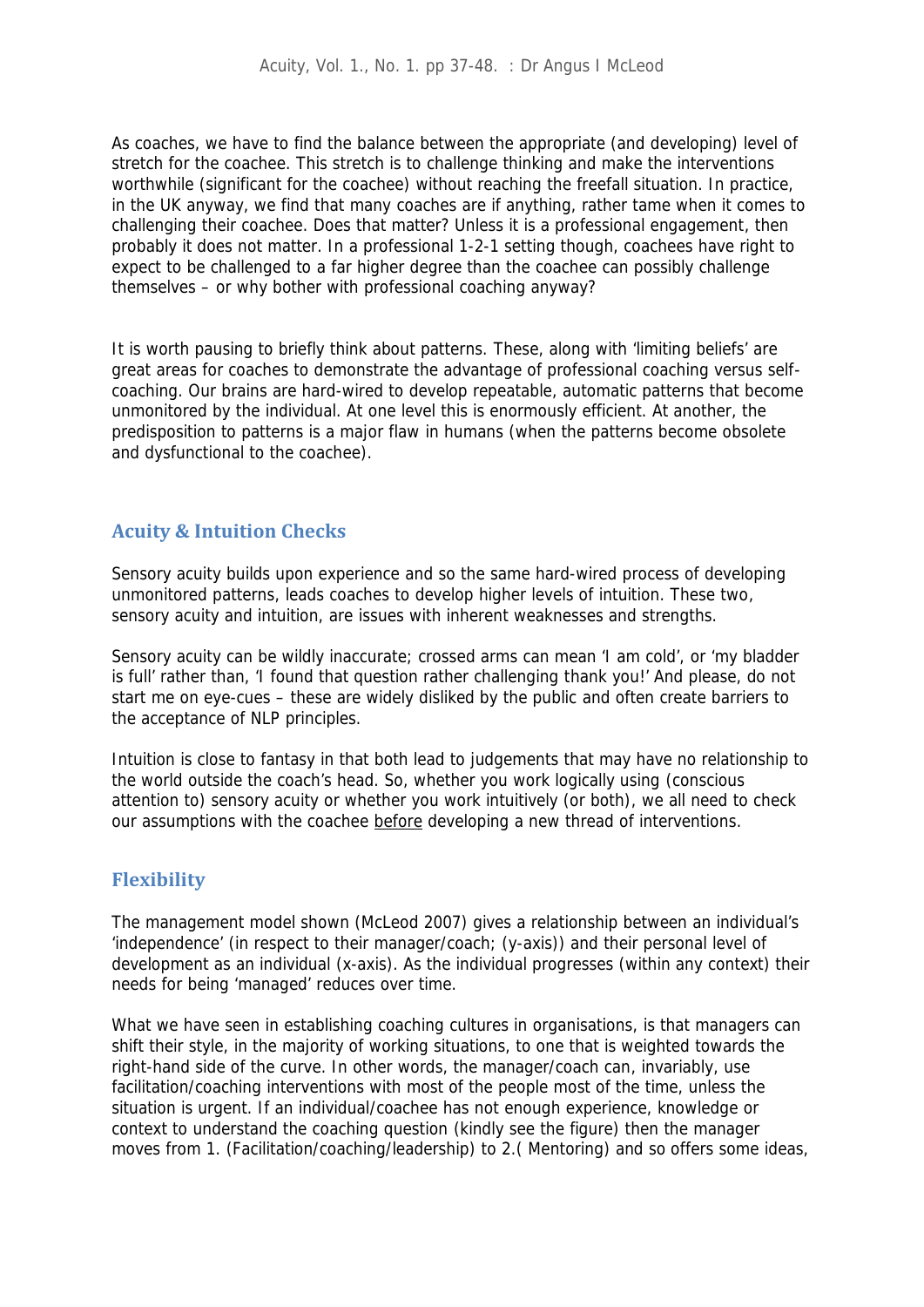examples (i.e. context) to help. If these still produce psychological inertia, the manager moves to 3. (Information/support).



Here then, is a model for coaching & leadership that suggests that as managers and coaches we are mostly better to operate with people on the basis that they are more able than we gave them credit for up until now. In organisations, those coaching behaviours lead to cultures that develop their people faster - we know that (McLeod 2010)<sup>3</sup>, having taken 360° measures of observable behaviours/performance both before and after these learning journeys towards the 'Coaching Organisation'. The other great advantage of this technology, is that managers who are training with coaching-skills, get to use those skills from minute one of every day – they then up-skill faster than their colleagues who are looking back over their day to gauge where they might have used coaching interventions (if they had thought of it at the time)!

<sup>&</sup>lt;sup>3</sup> McLeod, A. & Jenkins, W. (2010) 'A 360 Model for measuring the impact of training on managers' The Training Journal, July, pp. tba.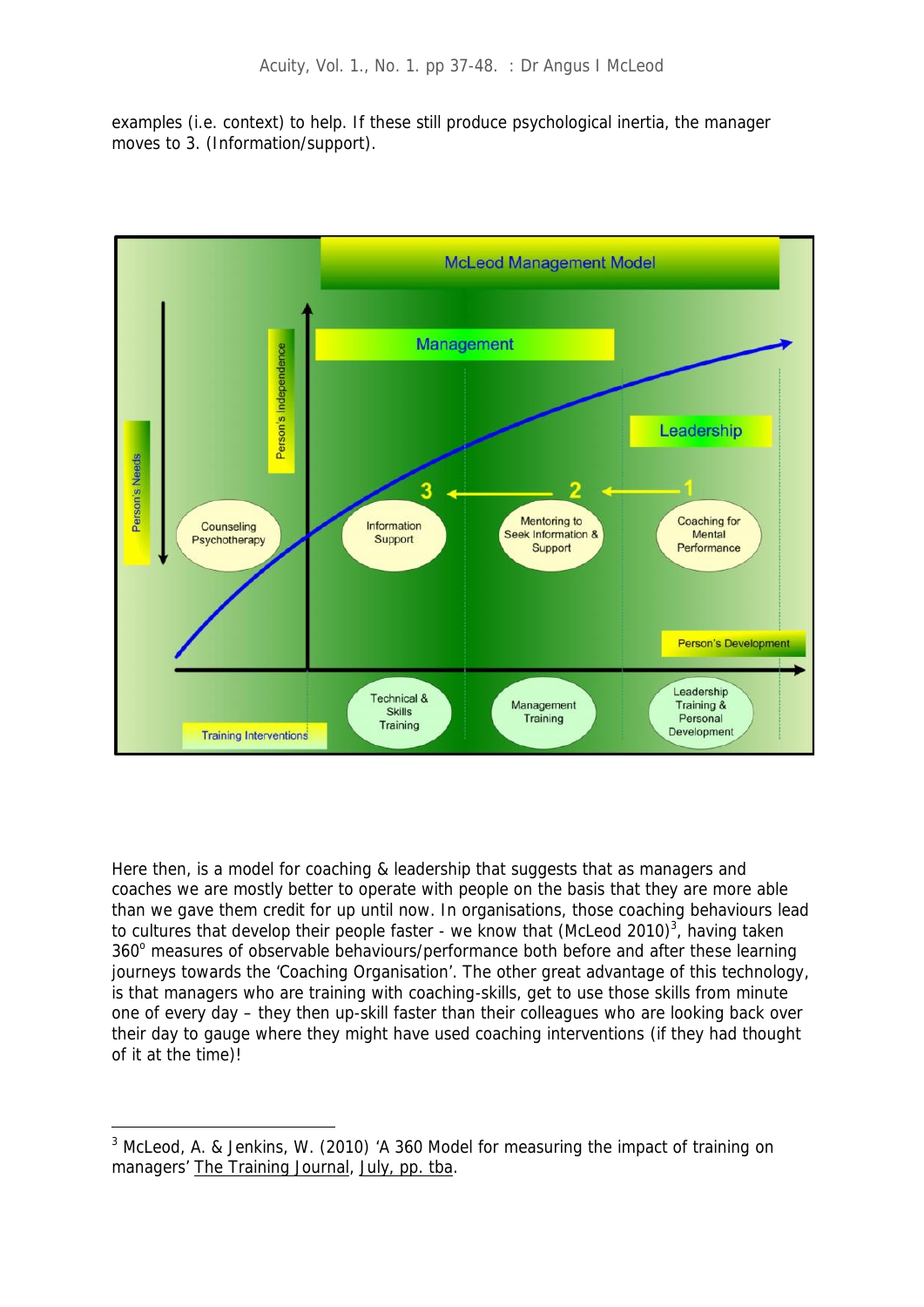This process of moving from coaching, mentoring and support (which can include direction of course) requires flexibility and this is the same flexibility that is needed by professional 1- 2-1 coaches to suit the needs of their coachees in the moment.

There are many other needs for flexibility in coaching as well as the above example where they must move fluidly between coaching, mentoring and information/support. One of the most important of these is the need to move from:

questions that generate quick, logic thinking and responses,

to:

 challenging questions that create self-reflective experiences where the coachee is silent, and where the psychological and emotional journey/experience is almost all that is conscious, and where bodily physiology is otherwise slowed down.

In this trance-like state, the coachee does not move, breathing is slow and shallow, eyes are middle-distance focussed (for minimal external, visual stimulation). From this space, the most cathartic coaching experiences may arise. By cathartic, we mean major leaps of understanding, perception and motivation (or all three)!

There are a myriad of skills that help achieve and maintain these states including 'clean language<sup>4</sup>', reflective language (McLeod 2003) and more advanced examples such as 'trailing-off', but more about these and others, another time!

# **Outcome Thinking**

Professional coaching is always framed by goals/targets. What the coach observes are issues and/or goals and these are then translated by the coachee into achievable, sustainable, learning opportunities. A good coach then, is not just coaching single issues and goals, but they are helping the coachee to embed and contextualize their learning to be applied in different upcoming scenarios<sup>5</sup>; hence the word 'sustainable'. From a semantic standpoint, it may be useful to reframe the possibility for drilling down and making distinctions between goal/target and outcomes.

In coaching, the coachee's objectives are often framed by one or more outcomes derived from value-judgements and values (most typically). Their declared target or goal may, however, align or clash with that. (I take the point that the target/goal may also be described as an outcome, but for clarity, am making a temporary distinction).

Let me give the example of an individual in career-coaching who declared an intention to be a helicopter pilot in the paramedic sector. When we looked at outcomes more roundly, these included a desire to work with others in teams and to socialize with colleagues. The individual also wished to work in a certain geographical area due to commitments to his sport and his team. Having researched opportunities for pilots in the area, he found that the pilots generally had very little interaction with on-call medics at all and so his outcomes would be unlikely to be met or in his span of control.

<sup>4</sup> For example, see Lawley, J. & Tompkins, P. (2000) Metaphors in Mind. London: Developing Company Press.

<sup>&</sup>lt;sup>5</sup> Future pacing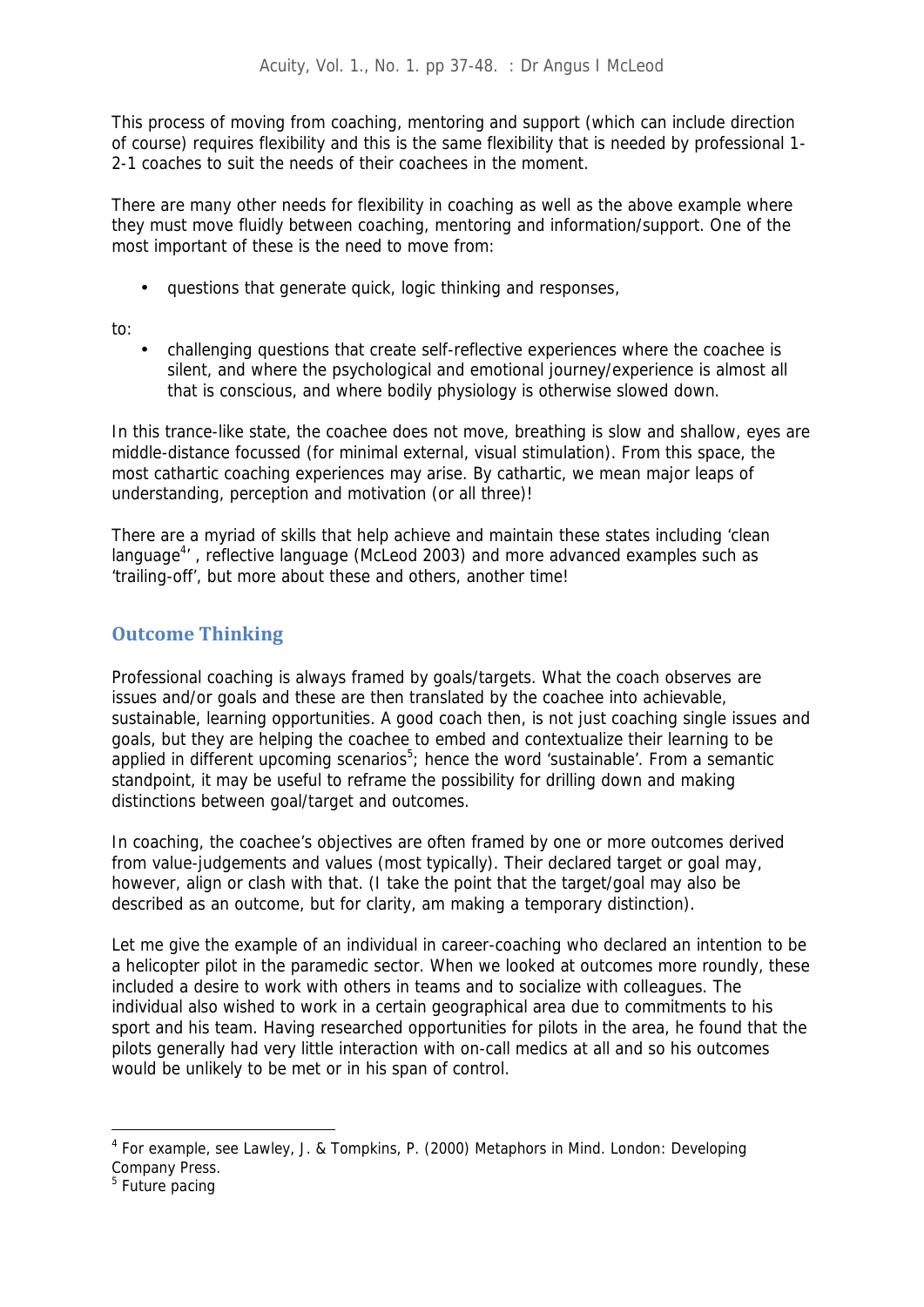### **Skills**

I started this article averring that key qualities of the performance coach include principles, developed humanity and sensory acuity. I also rely massively on intuition but I am doubtful whether this is necessary to coach to a high standard of effectiveness. I also stated that these three key qualities are more important that tools and this supports and extends the view<sup>6</sup> of coaching's granddad, Tim Gallwey (2002).

We know many managers who are superb coaches without any formal training in coaching or facilitation skills. Yes, a number of traits can be identified in their work, but many of thse managers often have no discernable toolkit from any discipline that I am familiar with (including EI, TA, Gestalt, counselling etc). In other words, their coaching brilliance arises from their inherent nature as developed, caring, adult humans.

One of the other insights about differentiators of great coaches compared to the rest of the coaching community is the quality of questioning. One feature stands out and I am grateful to James Lawley<sup>7</sup> (2009) for looking at master-class video and identifying this quality: as he says, from modelling any number of coaches, the master-coach was consistently very different from all the others modelled in the quality of questioning. And the quality? That, every question was posed for the benefit of the coachee and not for the coach. This offers all coaches and managers a novel and key learning about top-level coaching where we can all grow and improve what we do be reframing the purpose of our questioning.

### **Conclusion**

Any perspective on coaching raises useful calibration and context and NLP is no exception. The four pillars of NLP are all necessary adjuncts to best practice in coaching whether NLP trained or not, but care needs to be taken in the understanding of rapport. Good coaches will be risking trust in the dynamic by inviting the coachee to new levels of stretch. In that journey, the quality of rapport may by temporarily risked and in any case, whatever the outcome of that intervention, the coach must be prepared to deal with issues in the dynamic before returning to other coaching threads.

#### **<Bio>**

Angus McLeod is Visiting Professor of Coaching at Birmingham City University Business School and author of many papers & books on coaching, NLP and leadership. Books include, *Performance Coaching* and *Me, Myself, My Team* (both Crown House), *Self-coaching Leadership* (John Wiley) and *Performance Coaching Toolkit* (McGraw-Hill/OU, 2010). He designed both (distance-learning) performance coaching diploma courses at Newcastle College with over 15,000 students to date. He researches and supervises academic research in the UK. Angus McLeod facilitates master-classes in coaching, trains managers and coaches 1-2-1 internationally.

<sup>6</sup> Gallwey, W.T. (1999) ICF plenary lecture.

<sup>7</sup> Lawley, J. (2009) private communication.